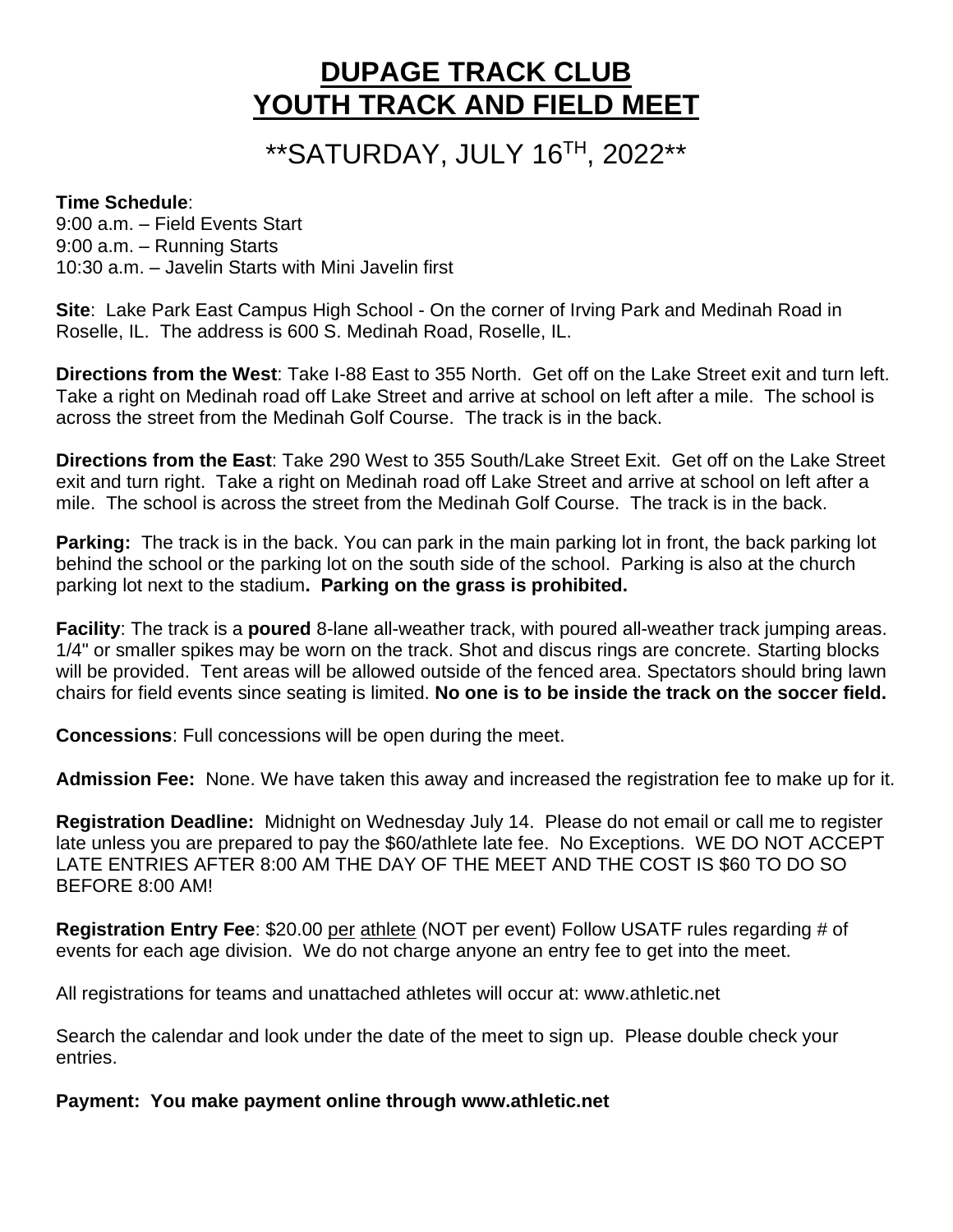**Timing:** Fully Automatic Timing (FAT) will be used and we will have a JUMBO-TRON from PT Timing as long as we have over 300 participants. If we have less then we will have no JUMBO to make sure we don't lose money.

**Check-In:** No packet for coaches this year. It will all be emailed out to you the day before. Check in for running events at the tent by the finish line near concessions.

**Awards**: Individual: Medallion to first; ribbons for second through sixth. Relays: Medallion to first; ribbons for second and third.

**Proof of Age**: Every athlete, if challenged, must present valid proof of age. If a coach knowingly allows an athlete to compete, and/or an athlete knowingly enters him or herself, in an age division younger than allowed, either or both will be subjected to USA Track & Field suspension or expulsion.

**Scoring:** No team scores will be kept at this meet.

**Cancellations/Refunds**: If the meet is cancelled due to weather conditions your meet fees will be refunded minus the costs to setup the meet. Once the meet is started there will be no refunds. All divisions will compete and no event will be cancelled unless there is severe weather.

**Age Determination**: Age divisions determined by birthday.

**Hammer Throw**: We will not be able to contest hammer throw as our cages are not setup for that event.

**Relays:** We will not have any relays if the meet is too big to save on time. If the number of entries is below 300 at the meet deadline I will send out an email allowing anyone to compete in the 4x100, 4X800 and 4x400 that wishes to compete and reopen the deadline for a little longer to get them in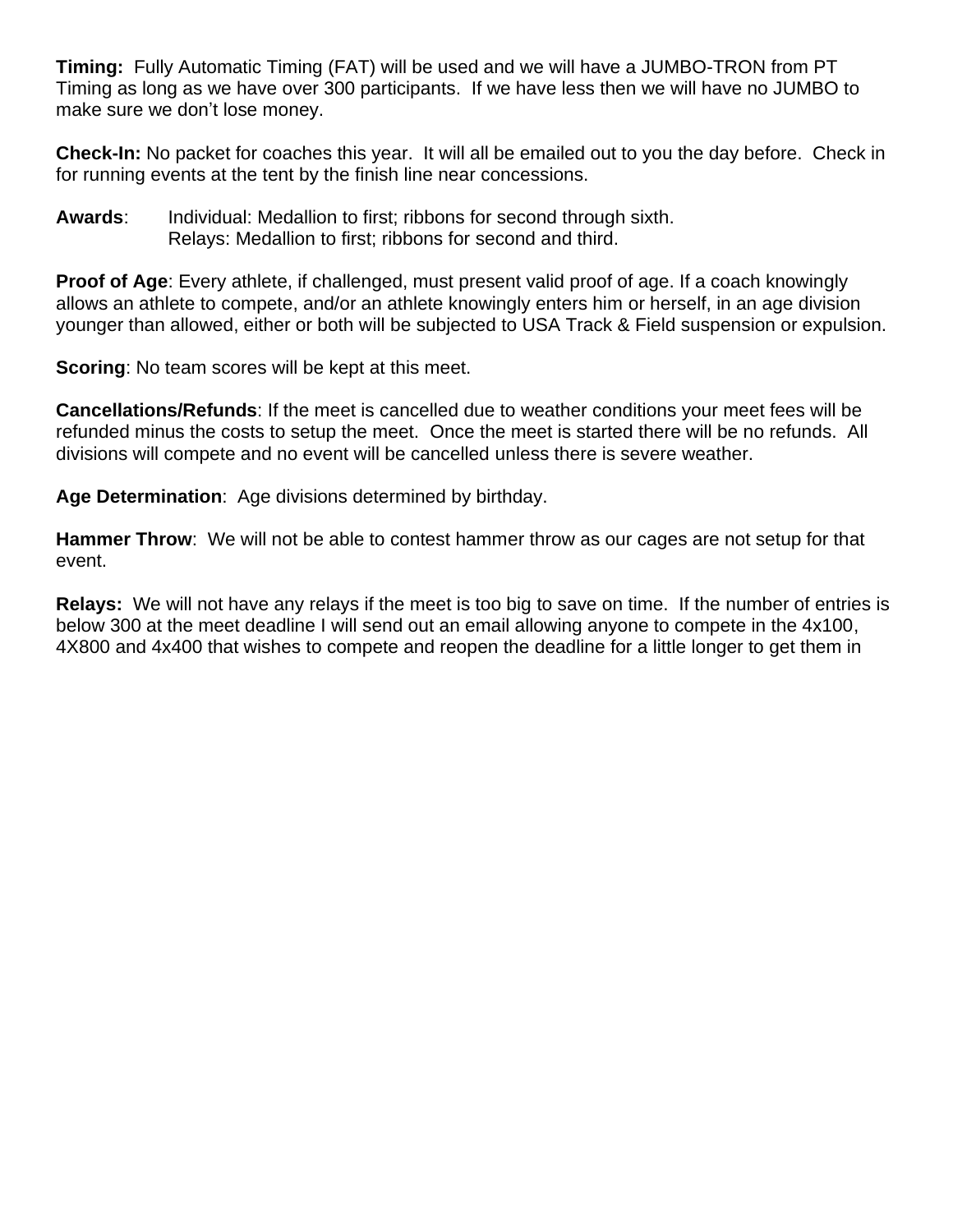## **AGE GROUPS AND EVENTS**

The Age Groups are:

6-8 Age Division - 3 Events Maximum

9-10 Age Division - 3 Events Maximum

11-12 Age Division - 3 Events Maximum

13-14 Age Division - 4 Events Maximum

15-16 Age Division - 4 Events Maximum

17-18 Age Division - 4 Events Maximum

| <b>DUPAGE</b>                  | 4        | 2        | 4        | $\overline{2}$ | 4                    | 8        |          | 3        | 8        |          |   |   |   | S | D | Н |   | м | P |
|--------------------------------|----------|----------|----------|----------------|----------------------|----------|----------|----------|----------|----------|---|---|---|---|---|---|---|---|---|
| MEET                           | 0        | $\Omega$ | $\Omega$ | 0<br>0         | $\Omega$<br>$\Omega$ | $\Omega$ | 5        | $\Omega$ | $\Omega$ | $\Omega$ | 1 | J | J | P | п | J | Т | J | V |
|                                | $\Omega$ | 0        | 0        |                |                      | $\Omega$ | $\Omega$ | 0        | H        | $\Omega$ | 0 |   |   |   | S |   |   | A |   |
|                                |          |          |          | H              | H                    |          | 0        | 0        |          | HI       | H |   |   |   | C |   |   | V |   |
| "X" denotes events in each age |          |          |          |                |                      |          |          |          |          |          |   |   |   |   |   |   |   |   |   |
| 6-8 Division                   | X        | X        | X        |                |                      | Χ        | X        |          |          |          |   |   | X | X |   |   |   | X |   |
| 9-10 Division                  | X        | X        | Χ        |                |                      | Χ        | X        |          |          |          |   |   | X | X |   | X |   | X |   |
| 11-12 Division                 | X        | X        | X        |                |                      | X        | X        | X        | X        |          |   |   | X | Χ | X | X |   | X |   |
| 13-14 Division                 | X        | X        | X        | $\times$       |                      | X        | X        | X        |          | X        |   | X | X | X | X | X | Χ |   | X |
| 15-16 Girls                    | X        | X        | X        |                | X                    | X        | X        | $\times$ |          | X        |   | X | X | X | X | X | Χ |   | X |
| 15-16 Boys                     | X        | X        | X        |                | X                    | X        | X        | X        |          |          | X | X | X | Χ | X | X | Χ |   | X |
| 17-18 Women                    | X        | X        | X        |                | X                    | X        | X        | $\times$ |          | X        |   | X | X | X | X | X | X |   | X |
| 17-18 Men                      | X        | X        | X        |                | X                    | X        | X        | X        |          |          | X | Х | X | Χ | Х | X | X |   | X |

\*\*\*H stands for hurdles above\*\*\*

#### **Further info**

Dupage Track Club: Tom Kaberna, [tkaberna@hotmail.com](mailto:tkaberna@hotmail.com) Phone: (630) 217-8743